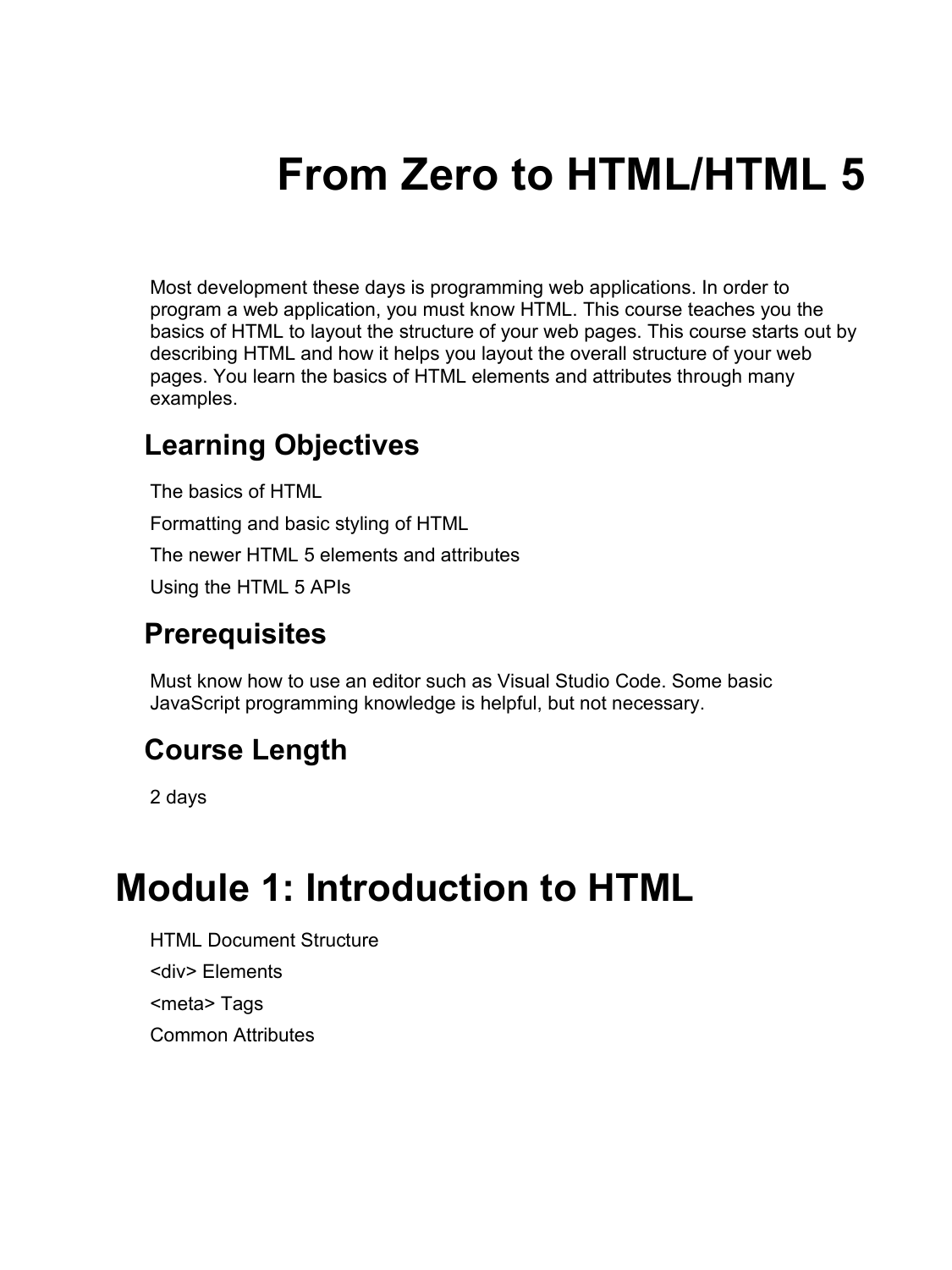# **Module 2: Block and inline elements**

Block-level elements Sample product page

# **Module 3: Inline elements**

span element img element textarea element button element

#### **Module 4: Formatting elements**

**HTML Entities** mark Element small Element del and ins Elements sub and sup Elements b and strong Elements i and em Elements

# **Module 5: Basics of Styling HTML**

Inline styles Element styles Class styles ID styles External style sheet Sample product page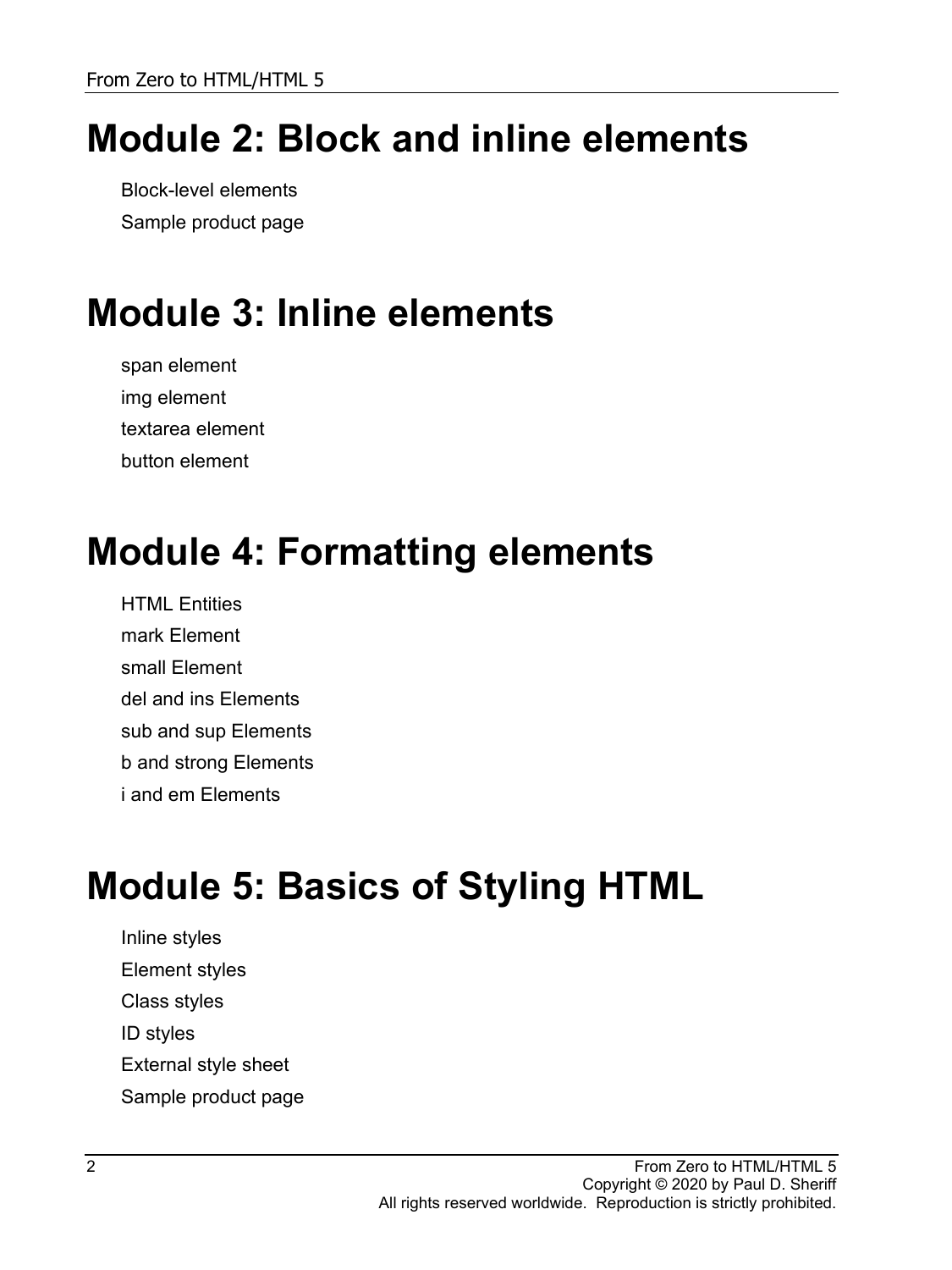# **Module 6: Navigation**

Anchor elements Nav elements Images as anchors

### **Module 7: Lists**

Unordered list <ul> element Unordered list <ul> element using marker styles Unordered list <ul> element - horizontal Ordered list <ol> element Ordered list <ol> element using number styles Description list <dl> element Datalist element Select element as a drop-down list Select element as a list box Table element

# **Module 8: Input Forms**

Using the <form> element Place labels above input Using the <fieldset> element Using tables for layout Using the <textarea> element Using CSS for layout

### **Module 9: Code elements**

<code> element</code>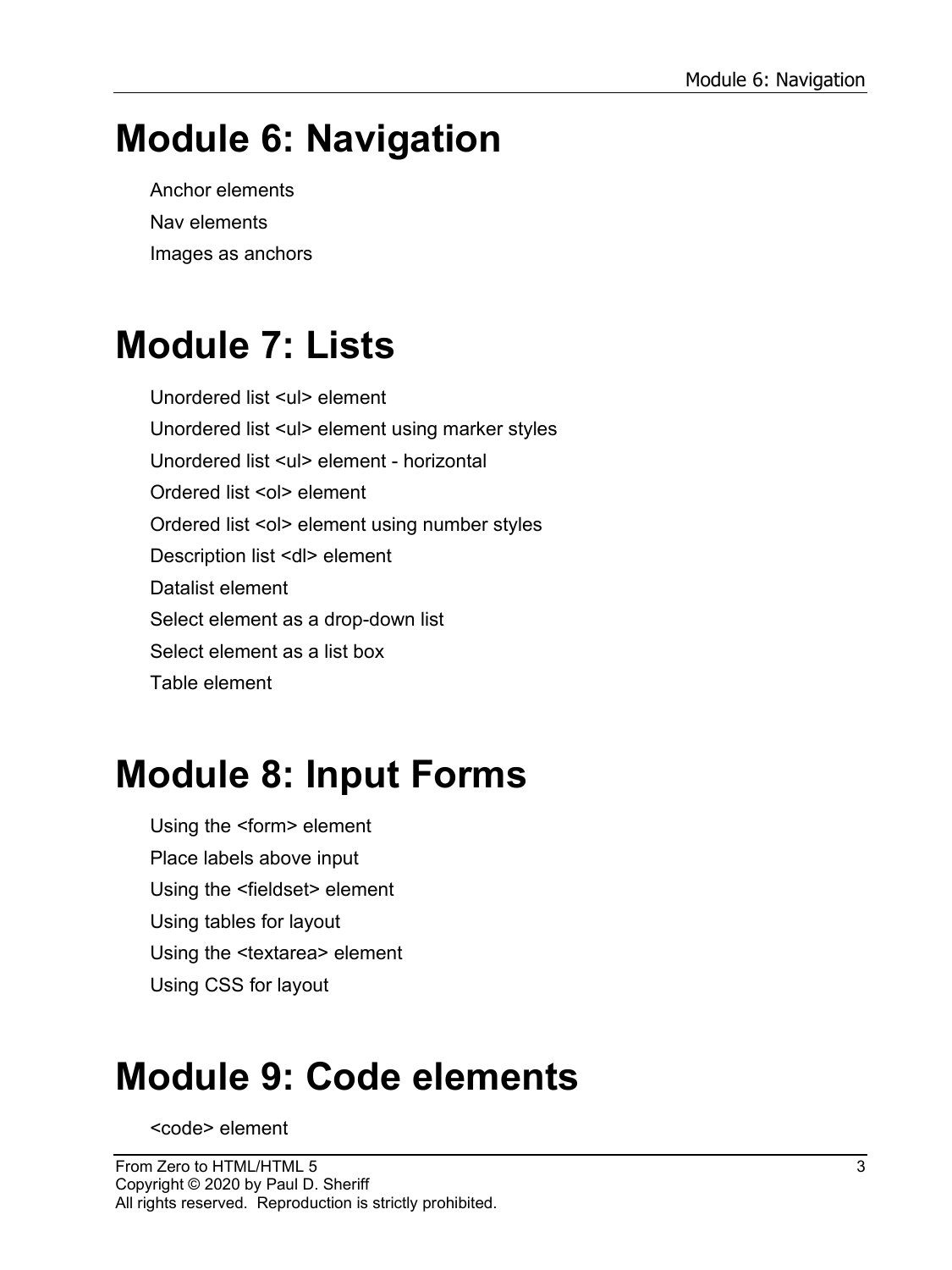<pre> element <var> element <kbd> element <samp> element

### **Module 10: Miscellaneous elements**

<q> element <blockquote> element <abbr> element <cite> element <address> element

#### **Module 11: HTML 5 structural elements**

<meter> <output> <progress> <video>

<canvas>

<svg>

### **Module 12: HTML 5 semantic elements**

<nav>, <header> and <footer>

<figure>

<article>

<aside>